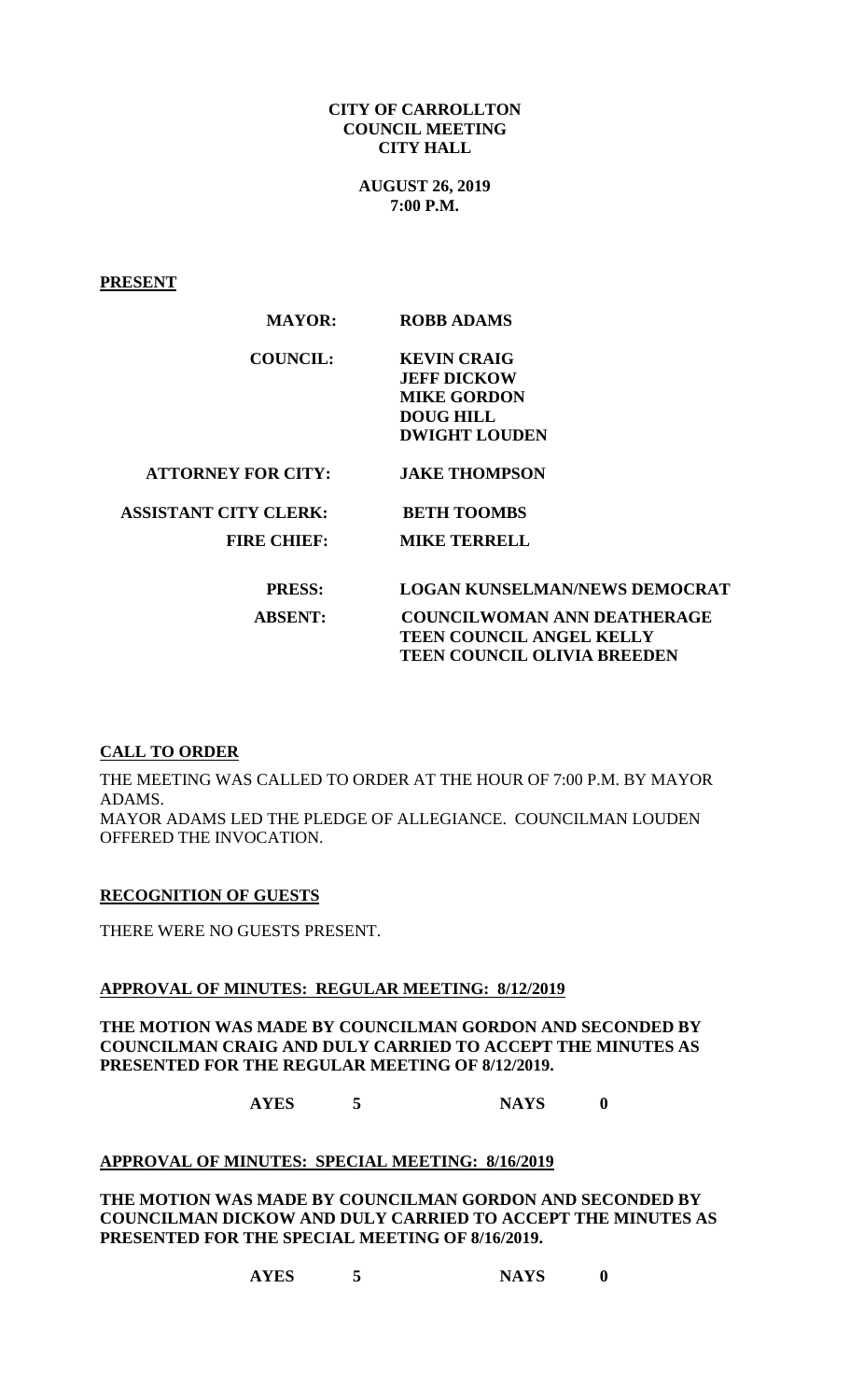# **DISCUSSION FY 2019-2020 SIDEWALK PROJECT**

MAYOR ADAMS SAID WE HAVE 3O FEET OF RIGHT OF WAY IN FRONT OF THE KU OFFICE AND HOSPITAL. WE WOULD NEED TO HAVE A PARTNERSHIP WITH THEM, AS WELL AS WITH THE HEALTH DEPARTMENT AND BISHOP TRACE SUBDIVISION TO CONTINUE WITH THE SIDEWALK PROJECT ALONG ELEVENTH STREET. WE CAN'T LEGALLY MAKE IMPROVEMENTS TO PRIVATE PROPERTY.

MAYOR ADAMS ASKED COUNCIL TO LOOK AROUND THE CITY FOR IDEAS ON A SIDEWALK LIST. MAYOR ADAMS SAID HE WOULD LIKE TO TALK TO JUDGE TOMLINSON ABOUT ADDITIONAL PARKING NEEDED AT WILLIAM WHEELER HALL OF JUSTICE. HE WOULD LIKE TO PARTNER WITH THE COUNTY AND HAVE PARALLEL PARKING NEXT TO THE CEMETERY. COUNCILMAN CRAIG ASKED IF THERE WAS ENOUGH EASEMENT. COUNCILMAN GORDON SAID JOHN WELCH HAS DONE PRELIMINARY DRAWINGS.

## **UNFINISHED BUSINESS**

CHOWNING'S PRESSURE WASHING HAS GIVEN AN ESTIMATE FOR RESTRIPING AND STRIPING FOR A TOTAL COST OF \$4,548.44. MAYOR ADAMS SAID THIS WILL MAKE PUBLIC WORKS' BUDGET GO OVER. POINT PARK WILL HAVE 15 ARROWS TO SHOW IT IS ONE WAY. THERE WILL ALSO BE PARKING AT THE SKATE PARK. PARKING SPACES WILL BE CREATED FOR BOATS AND NEXT TO THE HAND RAILS. THERE WILL BE TWO HANDICAP SPACES AT THE COURTHOUSE, TWO IN FRONT OF WELCH'S & CAMPBELLSBURG CHIROPRACTIC, AND TWO DOWN BY MAGUANA'S & ARTFUL GIFTS. COUNCILMAN GORDON SAID TO NOT FORGET ABOUT THE LOADING ZONE AT BURGIN'S WHEN THE STRIPING BEGINS.

### **NEW BUSINESS**

MAYOR ADAMS SAID THE CODE ENFORCEMENT BOARD HAS ONE RECOMMENDATION FROM TODAY'S MEETING TO ABATE A PROPERTY WITHIN THE CITY.

PROPERTY AT 505 6TH ST WAS CITED FOR TRASH AND OVERGROWN BRUSH & **TREES** 

**THE MOTION WAS MADE BY COUNCILMAN DICKOW AND SECONDED BY COUNCILMAN GORDON AND DULY CARRIED TO ACCEPT THE CODE ENFORCEMENT BOARD'S RECOMMENDATION FOR ABATEMENT OF 505 6TH ST.**

**AYES 5 NAYS 0**

MAYOR ADAMS RECOMMENDED TO COUNCIL THAT LIZ GOSSOM FILL THE UNEXPIRED TERM OF LEANN HILL ON THE HOUSING AUTHORITY BOARD.

**THE MOTION WAS MADE BY COUNCILMAN CRAIG AND SECONDED BY COUNCILMAN GORDON AND DULY CARRIED TO APPOINT LIZ GOSSOM TO THE UNEXPIRED TERM OF LEANN HILL ON THE HOUSING AUTHORITY BOARD.**

### **AYES 5 NAYS 0**

CARROLL COUNTY MIDDLE SCHOOL'S SAFETY PLAN IS REQUESTING THAT CROSSWALKS BE PAINTED AT ALL FOUR CORNERS AROUND THE SCHOOL DUE TO IT BEING IN A RESIDENTIAL AREA AND THERE ARE A LOT OF WALKERS. THERE WILL BE A TOTAL OF 16 CROSSINGS. THE SCHOOL WILL BE PAYING FOR THIS. MAYOR ADAMS WILL ASSIST THEM IN GETTING AN ESTIMATE AND MAKING SURE SPECS ARE MET.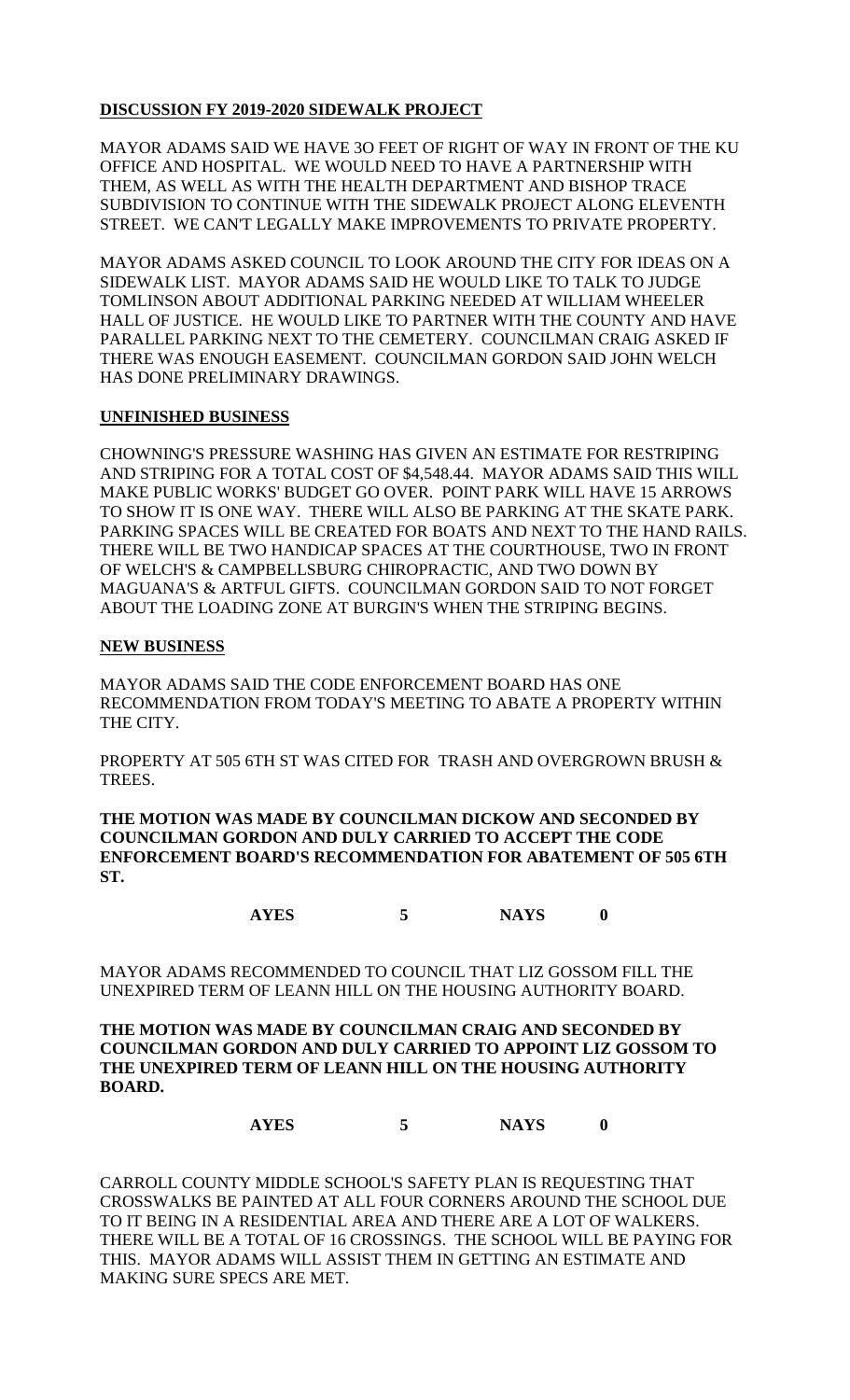**THE MOTION WAS MADE BY COUNCILMAN DICKOW AND SECONDED BY COUNCILMAN HILL AND DULY CARRIED TO AUTHORIZE THE MIDDLE SCHOOL TO PAINT CROSSWALKS ON THE STREETS PER SPECS PROVIDED BY RON KNIGHT.**

**AYES 5 NAYS 0**

#### **MAYOR'S REPORT**

PICNIC TABLES AND TRASH CANS HAVE BEEN DELIVERED AND ASSEMBLED. THEY WILL ALL BE ANCHORED DOWN. ONE LID WAS DAMAGED AND HAS TO BE REPLACED. PUBLIC WORKS WILL FABRICATE PEDESTALS FOR THE TRASH CANS. THIS IS LESS EXPENSIVE THAN ORDERING FROM THE COMPANY. COUNCILMAN GORDON NOTED IT WAS IN THE QUOTE THAT THE CITY WOULD PAY \$700 FOR ASSEMBLY AND INSTALLATION. MAYOR ADAMS SAID HE WOULD CONTACT THE COMPANY REGARDING THIS CHARGE.

PAVING WILL HOPEFULLY BEGIN THE END OF SEPTEMBER.

#### **EXECUTIVE SESSION: PER KRS 61.810(C):PROPERTY ACQUISITION/DISPOSITION/LITIGATION**

**THE MOTION WAS MADE BY COUNCILMAN LOUDEN AND SECONDED BY COUNCILMAN CRAIG AND DULY CARRIED TO GO INTO EXECUTIVE SESSION TO DISCUSS PROPOSED OR PENDING LITIGATION AGAINST OR ON BEHALF OF THE CITY AND POTENTIAL ACQUISTION OR DISPOSITION OF PROPERTY PURSUANT TO KRS 61.810(1)(C) BECAUSE OF ATTORNEY CLIENT PRIVILEGE AT THE HOUR OF 7:15 P.M.**

**AYES 5 NAYS 0**

**THE MOTION WAS MADE BY COUNCILMAN LOUDEN AND SECONDED BY COUNCILMAN GORDON AND DULY CARRIED TO COME OUT OF EXECUTIVE SESSION AT THE HOUR OF 7:49 P.M.**

**AYES 5 NAYS 0**

**THE MOTION WAS MADE BY COUNCILMAN GORDON AND SECONDED BY COUNCILMAN LOUDEN AND DULY CARRIED TO AUTHORIZE THE ATTORNEY FOR THE CITY TO FORECLOSE ON THE LIENS AGAINST 704 11TH ST.**

**AYES 5 NAYS 0**

### **APPROVAL OF ACCOUNTS PAID/PAYABLE 8/14/19 - 8/27/19**

**THE MOTION WAS MADE BY COUNCILMAN LOUDEN AND SECONDED BY COUNCILMAN CRAIG AND DULY CARRIED TO APPROVE THE ACCOUNTS PAID/PAYABLE 8/14/19 THROUGH 8/27/19.**

**AYES 5 NAYS 0**

### **COMMENTS:**

**COUNCILMAN GORDON:** THE PAVING LIST INCLUDES 4TH STREET. THEREFORE, THE CROSSWALKS AT THE MIDDLE SCHOOL WILL NEED TO BE PUT ON HOLD ON THE 4TH STREET SIDE UNTIL PAVING IS COMPLETED.

**MAYOR ADAMS**: BANDS & BBQ AT POINT PARK IS SEPTEMBER 13-14. THE HANDCRAFTED AND HOMESPUN MARKET WILL BE SEPTEMBER 14 AT POINT PARK. THE STATE FAIR WAS A HUGE SUCCESS. THE FALL BRAWL DEMOLITION DERBY WILL BE OCTOBER 4-5 AT THE FAIRGROUNDS. THE TOBACCO FESTIVAL